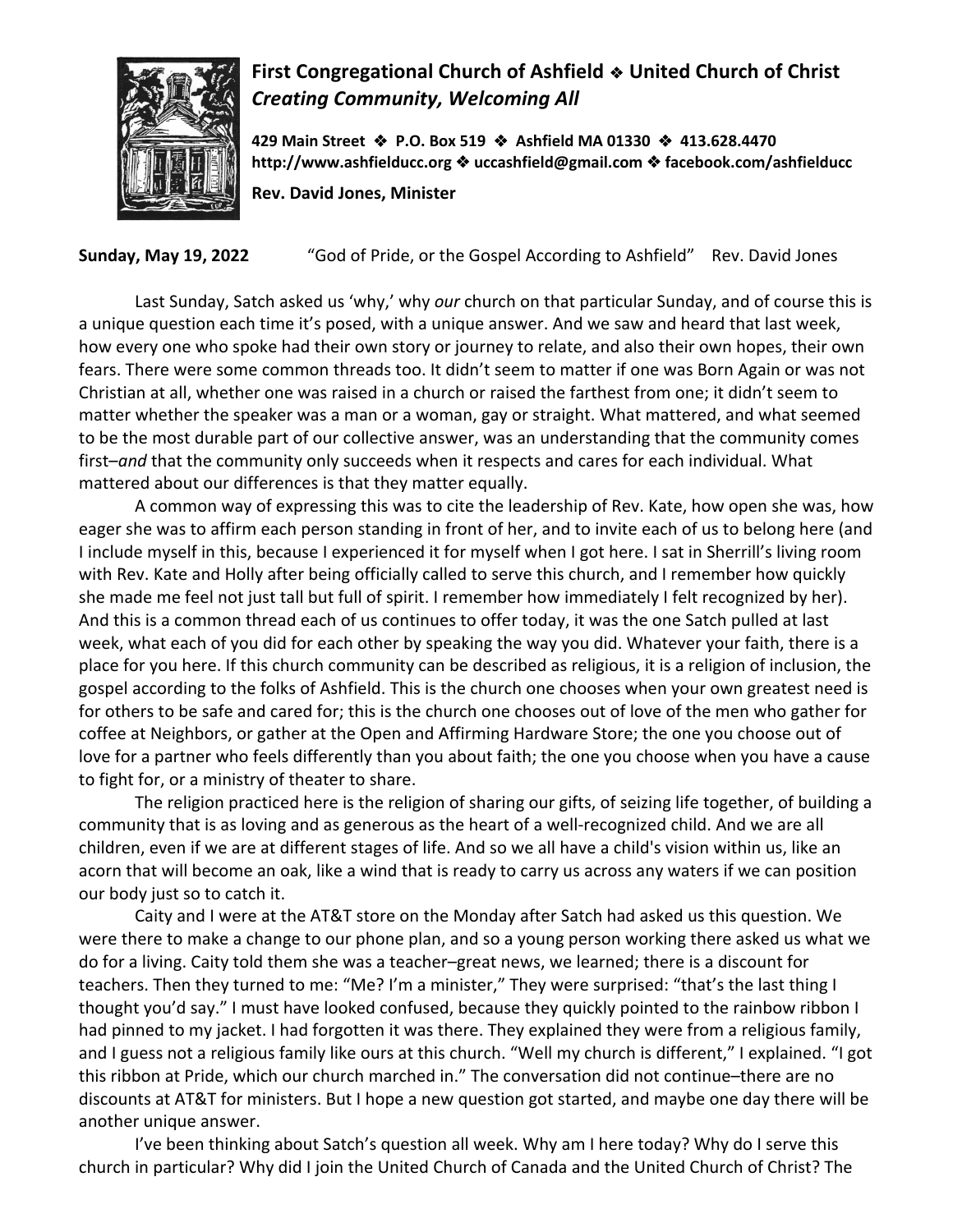fact that these churches are the kind of religious communities that march in Pride is as good a place as any to start. I was always curious about mythology and religion growing up, and I always had an eye for church buildings. But curiosity and an appreciation for beauty is not the same as entering a sanctuary, as finding a place in the pews let alone at a pulpit. Wondering about God or the divine is not the same as speaking to her. Being convinced that there is such a thing as justice is not the same as believing it will one day come.

Churches that march for Pride make a claim that God or the divine is a living force not a spent one. They claim God is an active Word, a verb in our midst as well as in our history. Since God is alive, and since God made us in God's own image, the deepest and most resilient part of us is alive with God, and even *is* a part of God. Our church chooses the life of God today–chooses who God is becoming, who God is becoming through us–over the idea of a static God, over the idea of God as a remote disciplinarian. The young person who helped me at AT&T only knew of a God and a church of the past, "a masquerade of dry bones in a faded wardrobe" (Emerson), that attempts to imprison the living God of today. The young person did not realize or understand that they themselves have the living God within, an unseen wind that their gender identity can uniquely catch and set sail with. The clothing of the living God that Paul describes in his letter to the Galatians is "no longer male and female."

So I am here because of Pride, where a living God marches and sings and transforms, where a living God is creatively and vibrantly charting a new course in and with each of us. I can start there because when I was in high school I had long conversations with friends of mine who were Christians as I became intensely curious about religion, as I became a seeker of answers to that more general "why" question. At that time, the federal government in Canada–I think in 2005–was about to pass legislation to make marriage equality the law of the land. My Christian friends opposed this. I remember I had a Jewish friend who opposed it too, and many of my other friends who were not religious opposed this change as well. My friends thought that we had no business changing this traditional institution to suit the times we lived in. But I felt that that is exactly what we should do, that we always have to change with the times.

I'm into my 30s now (!) and I have started playing basketball with Tom and Alex at the Cowell Gymnasium. When I was younger, I could play without a worry in the world, I could run as fast as I wanted, jump for every rebound, and dive on the floor for every loose ball. But I haven't played basketball in a long time. Getting back into it is a process, right? I have to build muscles I've neglected, I have to take care to play within myself, so I don't get injured. I have to approach things differently because my body is different. Or, in the winter we dress in layers for warmth, in the summer we wear less to stay cool. Change is part of life, part of Creation, part of God's nature, and we change with it. If we don't, if we are too stubborn, if we live in denial, we won't hear what new thing God wants to do with us, and we'll end up injuring ourselves–or worse, injuring someone else. And that someone else could be our own sibling, or child or grandchild, or a dear friend. It could be a stranger. Ultimately, it will be a fellow person, someone who is our sibling whether we know them or not.

The living God is all around us, and must be sought out on the street, and in challenges to norms and institutions, in new horizons of identity–in the twinship of a boy and a grown woman brought together by painted fingernails (like in our prayer last week). The living God is revealed in the struggle for new and deeper freedoms for individuals and for nations. The living God takes the law and tradition seriously, but to deal with it, to shape it to become more just for God's people today. Likewise God is working on us, on our identity as people, as citizens. For too long the masculine identity has been dominated with unchecked violence. For too long the feminine identity has been oppressed. For too long non-binary identities have been denied. For too long sexuality has been distorted. The living God, who is alive in all of us, is not contained in one identity or two, and this is why the living church belongs at Pride. Pride is a vanguard place of human identity, and therefore a vanguard place for God's identity. God ministers to the church through Pride.

So I can answer Satch's question by citing this church's faithful place at Pride, and with that encounter in the AT&T store. But my journey took an important turn in Jacksonville. There I learned that